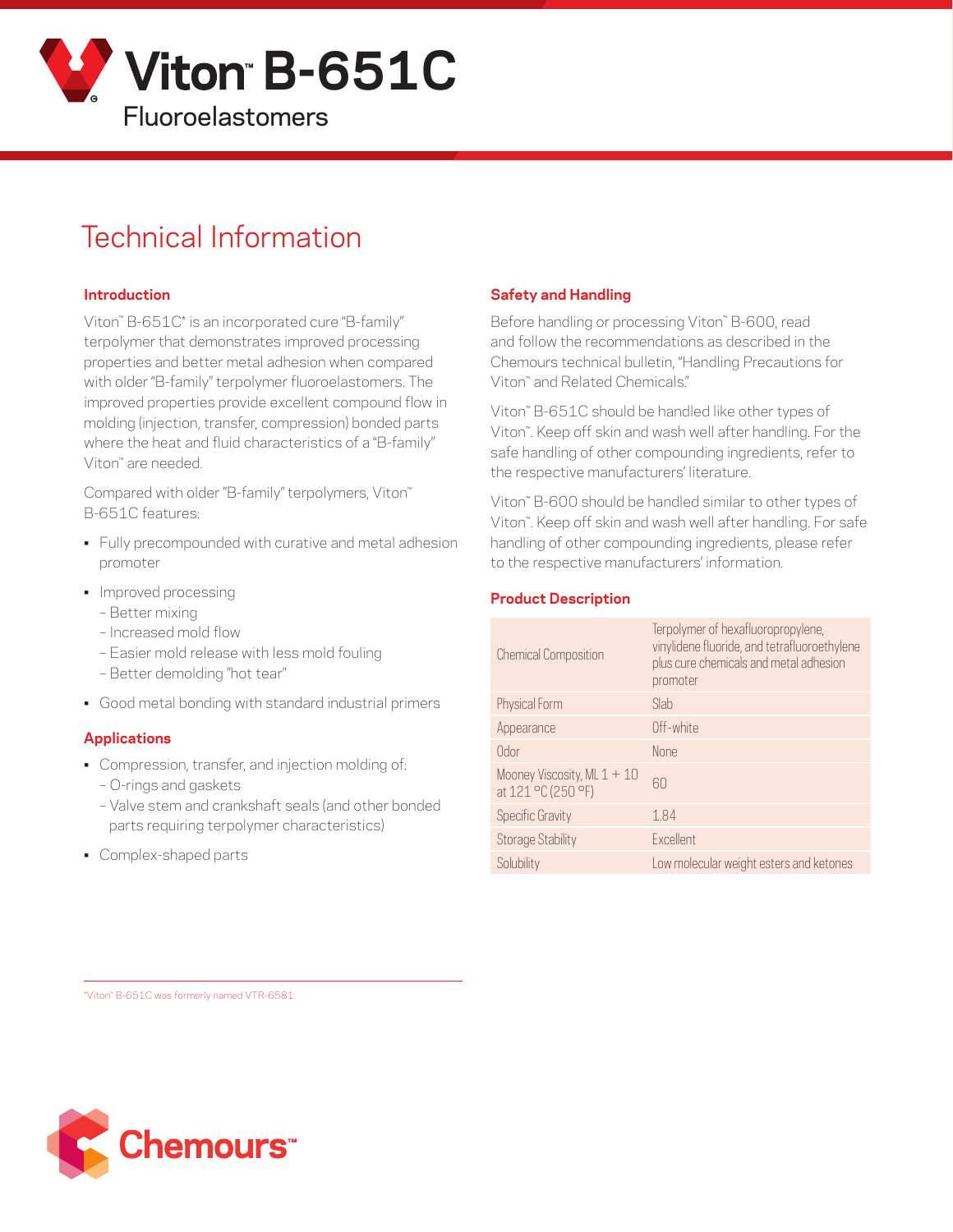# **Table 1. Performance of Viton™ B-651C in Typical Compounds**

|                                                       |                         |                                                                           |                      |                         |               | <b>Shaft Seal Compounds</b> |  |
|-------------------------------------------------------|-------------------------|---------------------------------------------------------------------------|----------------------|-------------------------|---------------|-----------------------------|--|
|                                                       |                         | Viton" B-651C                                                             | Viton <sup>™</sup> B | Viton <sup>™</sup> B-50 | Viton" B-651C | Viton" B-651C               |  |
| Viton" B-651C                                         |                         | 100                                                                       |                      |                         | 100           | 100                         |  |
| Viton" B                                              |                         |                                                                           | 94.4                 |                         |               |                             |  |
| Viton" B-50                                           |                         |                                                                           |                      | 94.4                    |               |                             |  |
| High-Activity MgO                                     |                         | 3                                                                         | $\mathfrak{Z}$       | 3                       | $6\,$         | 6                           |  |
| Calcium Hydroxide                                     |                         | 6                                                                         | 6                    | 6                       | $\sqrt{3}$    | 3                           |  |
| MT Black (N990)                                       |                         | 30                                                                        | 30                   | 30                      | 30            |                             |  |
| Nyad <sup>®</sup> 4001                                |                         |                                                                           |                      |                         |               | 20                          |  |
| <b>Blanc</b> Fixe                                     |                         |                                                                           |                      |                         |               | 20                          |  |
| Carnauba Wax                                          |                         |                                                                           |                      |                         | 0.5           | 0.5                         |  |
| Viton" Curative No. 20                                |                         |                                                                           | $\overline{c}$       | $\overline{c}$          |               |                             |  |
| Viton" Curative No. 30                                |                         |                                                                           | 3.6                  | 3.6                     |               |                             |  |
| <b>Stock Properties</b>                               |                         |                                                                           |                      |                         |               |                             |  |
| Viscosity, ML 1 + 10 at 121 °C (250 °F)               |                         |                                                                           |                      |                         |               |                             |  |
| Units                                                 |                         | 107                                                                       | 144                  | 115                     | 105           | 107                         |  |
| Mooney Scorch, MS at 121 °C (250°F)                   |                         |                                                                           |                      |                         |               |                             |  |
| Minimum, in Ib                                        |                         | 60                                                                        | 77                   | 57                      | 56            | 58                          |  |
| 5-pt Rise, min                                        |                         | >30                                                                       | 8.9                  | 6.9                     | 23.6          | >30                         |  |
| ODR at 177 °C (350 °F), Microdie, 3° Arc, 15 min      |                         |                                                                           |                      |                         |               |                             |  |
| $M1$ , in Ib                                          |                         | 27                                                                        | 32                   | 20                      | 28            | 30                          |  |
| $t_s$ 2, min                                          |                         | 1.7                                                                       | 3.1                  | 3.8                     | 1.7           | 1.9                         |  |
| $t_c$ 90, min                                         |                         | 3.2                                                                       | 6.5                  | 7.6                     | 3.9           | 3.4                         |  |
| $M_c$ 90, in·lb                                       |                         | 73                                                                        | 93                   | 73                      | 79            | 81                          |  |
| $M_H$ , in Ib                                         |                         | 78                                                                        | 100                  | 79                      | 85            | 86                          |  |
|                                                       |                         | Rosand Capillary Rheometer at 100 °C (212 °F), 1.5 mm Die, L/D = 0/1      |                      |                         |               |                             |  |
| <b>Piston Speeds</b>                                  | <b>Shear Rate</b>       |                                                                           |                      | Pressure, MPa           |               |                             |  |
| 12.7 mm/min                                           | $113 sec-1$             | 6.1                                                                       | 8.9                  | 7.7                     | 6.4           | 6.0                         |  |
| 50.8 mm/min                                           | $452$ sec $^{-1}$       | 8.3                                                                       | 15.2                 | 10.8                    | 8.7           | 7.8                         |  |
| $127$ mm/min                                          | $1130 \text{ sec}^{-1}$ | 10.9                                                                      | 27.7                 | 13.9                    | 11.2          | 9.9                         |  |
| <b>Vulcanizate Properties</b>                         |                         |                                                                           |                      |                         |               |                             |  |
|                                                       |                         | Slabs Cure: 10 min at 177 °C (350 °F)-Post-Cure: 24 hr at 232 °C (450 °F) |                      |                         |               |                             |  |
| Stress/Strain at 23 °C (73 °F)-Original, No Post-Cure |                         |                                                                           |                      |                         |               |                             |  |
| 100% Modulus, MPa (psi)                               |                         | 3.1(455)                                                                  | 4.9(715)             | 4.1(600)                | 3.2(460)      | 3.3(475)                    |  |
| Tensile Strength, MPa (psi)                           |                         | 9.8(1,420)                                                                | 10.4(1,515)          | 8.7(1,265)              | 9.3(1,350)    | 10.3(1,500)                 |  |
| Elongation at Break, %                                |                         | 392                                                                       | 281                  | 305                     | 383           | 409                         |  |
| Hardness, Durometer A, pts                            |                         | 77                                                                        | 80                   | 82                      | 77            | 70                          |  |
| Stress/Strain at 23 °C (73 °F) - Original, Post-Cure  |                         |                                                                           |                      |                         |               |                             |  |
| 100% Modulus, MPa (psi)                               |                         | 4.3(630)                                                                  | 7.4 (1,080)          | 6.9(995)                | 5.0(725)      | 5.9(850)                    |  |
| Tensile Strength, MPa (psi)                           |                         | 13.9 (2,015)                                                              | 14.3(2,075)          | 12.7(1,840)             | 14.4 (2,085)  | 11.2(1,630)                 |  |
| Elongation at Break, %                                |                         | 270                                                                       | 190                  | 186                     | 227           | 214                         |  |
| Hardness, Durometer A, pts                            |                         | 77                                                                        | 82                   | 84                      | 79            | 72                          |  |

*continued*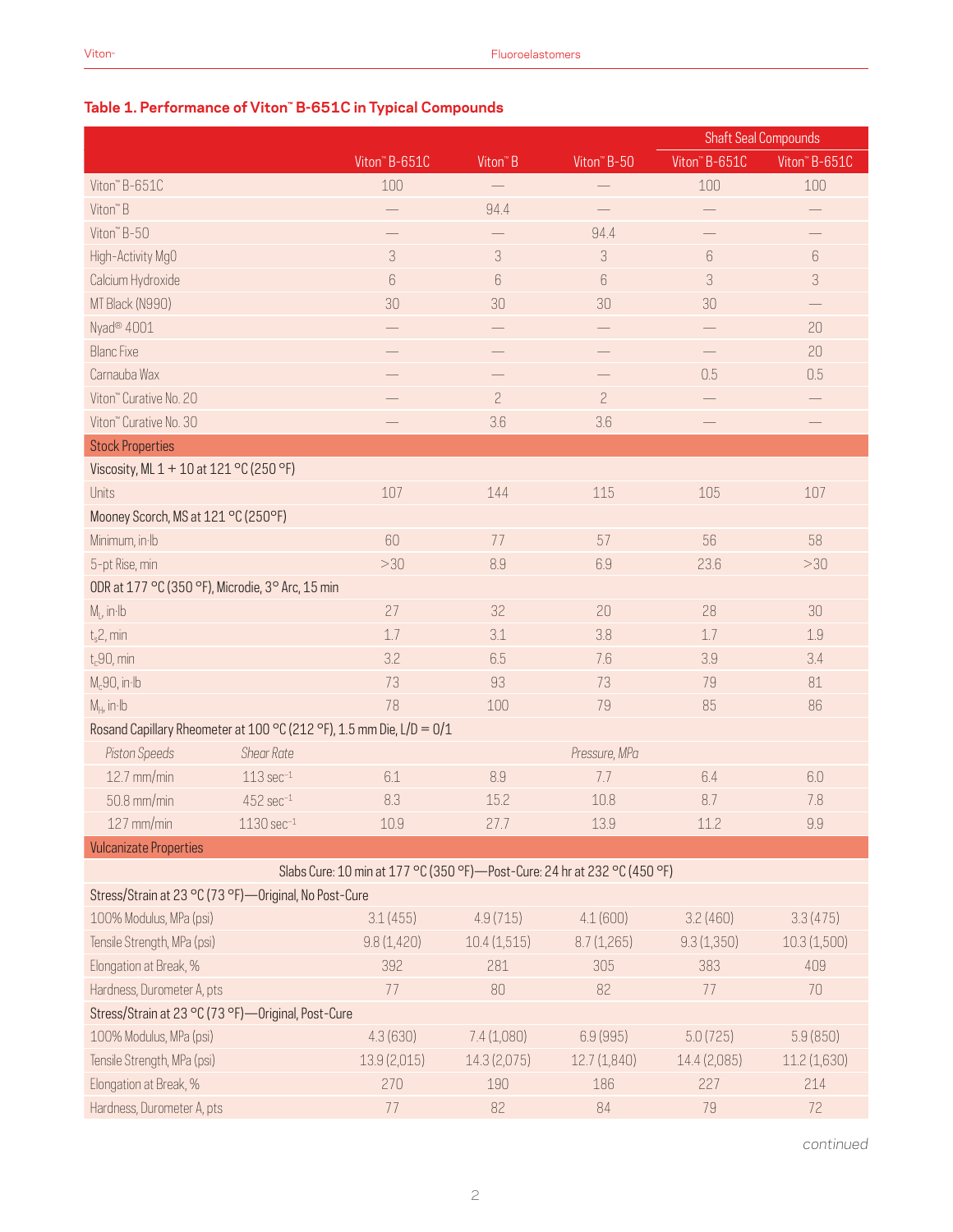# Shaft Seal Compounds Viton™ B-651C Viton™ B Viton™ B-50 Viton™ B-651C Viton™ B-651C Stress/Strain at 23 °C (73 °F)—After Aging 70 hr at 200 °C (392 °F) 100% Modulus, MPa (psi) 4.6 (665) 7.2 (1,050) 6.8 (980) 4.9 (715) 6.0 (875) Tensile Strength, MPa (psi) 13.8 (2,005) 14.0 (2,030) 13.0 (1,890) 14.3 (2,080) 11.3 (1,645) Elongation at Break, % 261 232 25 Hardness, Durometer A, pts 70 81 82 78 70 Stress/Strain at 23 °C (73 °F)—After Aging 168 hr at 200 °C (392 °F) 100% Modulus, MPa (psi) 4.4 (635) 7.2 (1,045) 6.7 (975) 5.1 (735) 5.2 (760) Tensile Strength, MPa (psi) 13.5 (1,960) 13.8 (2,005) 13.8 (2,005) 13.2 (1,910) 14.3 (2,075) 11.4 (1,660) Elongation at Break, % 251 251 256 256 256 256 256 251 237 251 251 251 251 Hardness, Durometer A, pts 70 83 77 70 70 83 77 70 70 70 83 77 70 70 70 70 70 83 77 70 70 70 70 70 83 77 70 70 Stress/Strain at 23 °C (73 °F)—After Aging 70 hr at 232 °C (450 °F) 100% Modulus, MPa (psi) 4.5 (650) 7.8 (1,125) 7.6 (1,095) 4.9 (705) 5.5 (800) Tensile Strength, MPa (psi) 14.1 (2,040) 13.6 (1,965) 13.2 (1,910) 14.0 (2,030) 11.3 (1,640) Elongation at Break, % 241 1656 166 225 230 Hardness, Durometer A, pts 70 82 83 78 70 70 82 83 78 79 70 82 83 78 70 70 82 83 78 79 70 82 83 78 70 82 83 79 70 82 83 79 82 83 79 70 82 83 79 82 83 79 82 83 79 82 83 83 84 84 85 86 86 86 87 88 88 88 88 88 88 88 88 88 88 Compression Set, Method B, O-Rings, % 70 hr at 23 °C (73 °F) 24 24 12 18 24 18 70 hr at 200 °C (392 °F) 31 38 44 31 38 31 38 31 38 70 hr at 232 °C (450 °F) 47 53 72 54 43 Fluid Resistance, Volume Swell, % Fuel C, 168 hr at 23 °C (73 °F) 2 2 2 2 2 ASTM #3 Oil, 168 hr at 150 °C (302 °F) 4 4 4 4 5 5 4 5 5 4 5 4 4 5 5 4 5 5 4 5 5 4 5 5 4 5 5 4 5 5 4 5 5 4 5 4 5 5 4 5 5 4 5 5 4 5 5 6 5 5 6 7 6  $\pm 0.1$ Adhesion to Metal (Steel), 90° Peel (primed with 50%/50% Chemlok® 607/methanol)

No post-cure, N/mm (pli)  $22.7 (127)^*$   $16.8 (94)^*$ 

#### **Table 1. Performance of Viton™ B-651C in Typical Compounds (continued)**

\*Stock Tear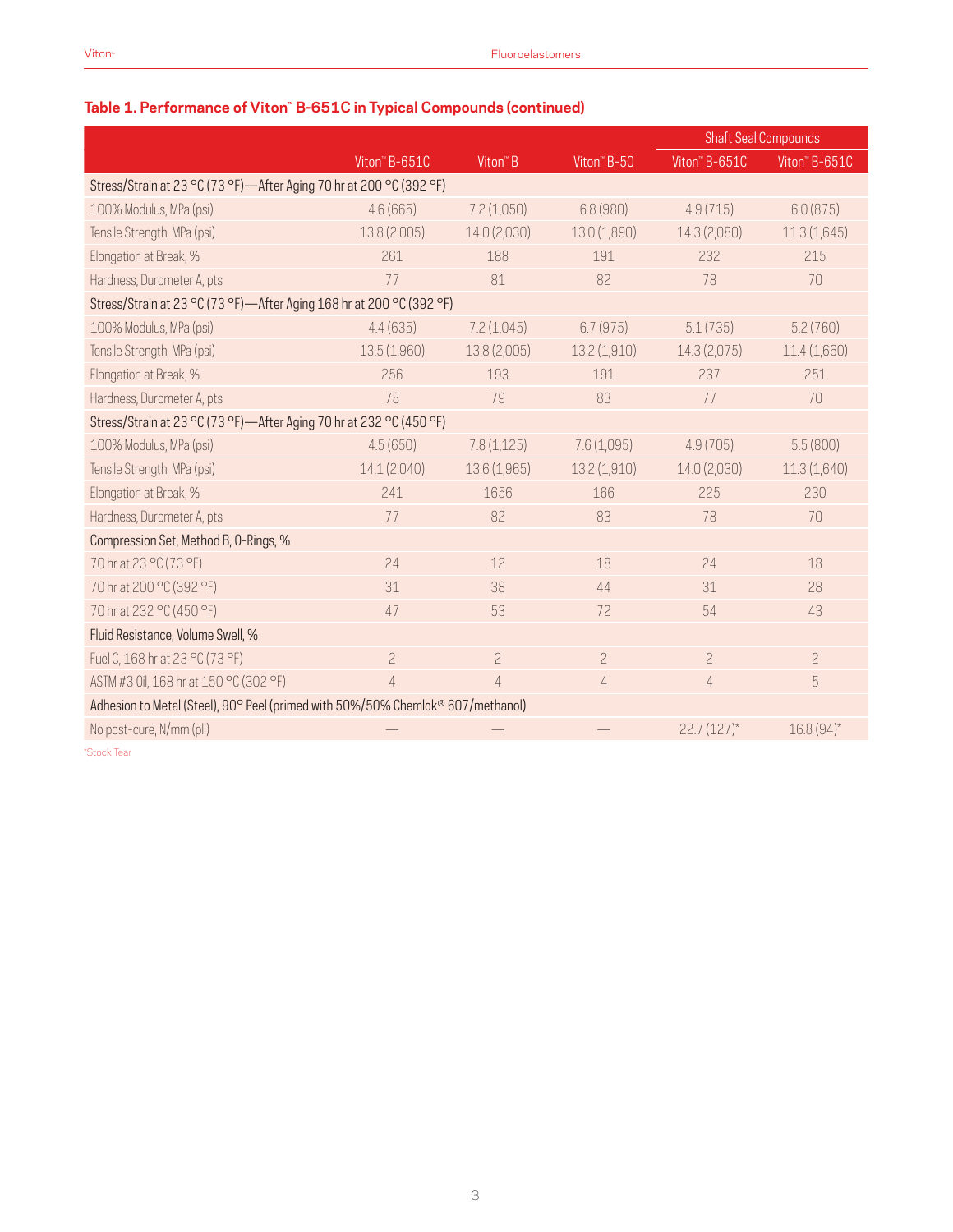#### **Table 2. Effect of Carbon Black Level in Viton™ B-651C**

| Viton" B-651C<br>100<br>100<br>100<br>100<br>100<br>100<br>3<br>High-Activity MgO<br>3<br>3<br>3<br>3<br>3<br>6<br>6<br>6<br>6<br>6<br>Calcium Hydroxide<br>6<br>MT Black (N990)<br>60<br>5<br>$\overline{c}$<br>45<br>30<br>15<br><b>Stock Properties</b><br>Viscosity, ML 1 + 10 at 121 °C (250 °F)<br>142<br>83<br>81<br>Units<br>122<br>107<br>89<br>Mooney Scorch, MS at 121 °C (250 °F)<br>76<br>64<br>45<br>Minimum, in Ib<br>60<br>48<br>43<br>5-pt Rise, min<br>21.9<br>25.7<br>>30<br>>30<br>>30<br>>30<br>ODR at 177 °C (350 °F), Microdie, 3° Arc, 15 min<br>32<br>27<br>24<br>22<br>21<br>$M1$ , in Ib<br>30<br>1.6<br>2.4<br>1.4<br>2.8<br>2.9<br>$t_s$ 2, min<br>1.7<br>3.3<br>3.4<br>3.2<br>4.0<br>4.5<br>4.6<br>$t_c$ 90, min<br>88<br>$M_c90$ , in Ib<br>85<br>73<br>82<br>76<br>73<br>94<br>92<br>78<br>88<br>82<br>79<br>$M_H$ , in Ib<br><b>Vulcanizate Properties</b><br>Slabs Cure: 10 min at 177 °C (350 °F)-Post-Cure: 24 hr at 232 °C (450 °F)<br>Stress/Strain at 23 °C (73 °F) - Original, No Post-Cure<br>100% Modulus, MPa (psi)<br>5.6(815)<br>4.5(655)<br>3.1(455)<br>2.1(310)<br>1.4(210)<br>1.2(180)<br>Tensile Strength, MPa (psi)<br>9.0(1,310)<br>9.6(1,385)<br>9.8(1,420)<br>9.0(1,305)<br>7.6 (1,095)<br>7.8(1,130)<br>Elongation at Break, %<br>326<br>355<br>392<br>352<br>341<br>372<br>Hardness, Durometer A, pts<br>87<br>83<br>77<br>68<br>60<br>58<br>Stress/Strain at 23 °C (73 °F) - Original, Post-Cure<br>2.6(370)<br>1.5(220)<br>1.3(190)<br>100% Modulus, MPa (psi)<br>8.0(1,165)<br>6.4(935)<br>4.3(630)<br>Tensile Strength, MPa (psi)<br>12.9 (1,870)<br>9.2(1,340)<br>13.4 (1,940)<br>13.9(2,015)<br>12.1(1,760)<br>9.8(1,420)<br>Elongation at Break, %<br>200<br>219<br>270<br>294<br>310<br>340<br>89<br>87<br>Hardness, Durometer A, pts<br>68<br>60<br>57<br>77<br>Stress/Strain at 23 °C (73 °F)-After Aging 70 hr at 200 °C (392 °F)<br>100% Modulus, MPa (psi)<br>8.5(1,235)<br>2.7(390)<br>1.6(225)<br>1.3(195)<br>6.3(920)<br>4.6(665)<br>Tensile Strength, MPa (psi)<br>13.4 (1,950)<br>12.6 (1,820)<br>13.8 (2,005)<br>12.3(1,790)<br>9.4(1,370)<br>8.9 (1,295)<br>261<br>Elongation at Break, %<br>179<br>207<br>287<br>292<br>322<br>87<br>55<br>50<br>Hardness, Durometer A, pts<br>86<br>67<br>77<br>Stress/Strain at 23 °C (73 °F)-After Aging 168 hr at 200 °C (392 °F)<br>4.4(635)<br>2.7(385)<br>1.6(225)<br>1.3(185)<br>100% Modulus, MPa (psi)<br>8.7(1,255)<br>6.9(1,000)<br>Tensile Strength, MPa (psi)<br>13.4 (1,940)<br>13.7 (1,980)<br>13.5 (1,960)<br>12.5(1,810)<br>9.6(1,390)<br>8.3(1,200)<br>Elongation at Break, %<br>209<br>176<br>256<br>289<br>293<br>309<br>90<br>88<br>78<br>67<br>56<br>56<br>Hardness, Durometer A, pts<br>Stress/Strain at 23 °C (73 °F)-After Aging 70 hr at 232 °C (450 °F)<br>100% Modulus, MPa (psi)<br>8.4(1,215)<br>4.5(650)<br>2.6(370)<br>1.5(220)<br>1.3(185)<br>6.9(995)<br>Tensile Strength, MPa (psi)<br>12.7(1,840)<br>13.2 (1,910)<br>14.1 (2,040)<br>11.9(1,730)<br>8.9(1,285)<br>8.1(1,175)<br>Elongation at Break, %<br>163<br>92<br>267<br>307<br>241<br>279<br>88<br>86<br>58<br>Hardness, Durometer A, pts<br>77<br>68<br>56<br>Compression Set, Method B, O-Rings, %<br>70 hr at 23 °C (73 °F)<br>21<br>$6\,$<br>18<br>24<br>$10$<br>9<br>70 hr at 200 °C (392 °F)<br>40<br>29<br>31<br>21<br>18<br>21<br>70 hr at 232 °C (450 °F)<br>69<br>57<br>47<br>43<br>43<br>44<br>Fluid Resistance, Volume Swell, %<br>ASTM #3 0il, 168 hr at 150 °C (302 °F)<br>$\overline{c}$<br>$\overline{c}$<br>$\overline{c}$<br>$\overline{c}$<br>$\mathbf 1$<br>1 |                                 | 60 phr | 45 phr         | 30 phr     | 15 phr     | 5 phr | 2 phr |
|------------------------------------------------------------------------------------------------------------------------------------------------------------------------------------------------------------------------------------------------------------------------------------------------------------------------------------------------------------------------------------------------------------------------------------------------------------------------------------------------------------------------------------------------------------------------------------------------------------------------------------------------------------------------------------------------------------------------------------------------------------------------------------------------------------------------------------------------------------------------------------------------------------------------------------------------------------------------------------------------------------------------------------------------------------------------------------------------------------------------------------------------------------------------------------------------------------------------------------------------------------------------------------------------------------------------------------------------------------------------------------------------------------------------------------------------------------------------------------------------------------------------------------------------------------------------------------------------------------------------------------------------------------------------------------------------------------------------------------------------------------------------------------------------------------------------------------------------------------------------------------------------------------------------------------------------------------------------------------------------------------------------------------------------------------------------------------------------------------------------------------------------------------------------------------------------------------------------------------------------------------------------------------------------------------------------------------------------------------------------------------------------------------------------------------------------------------------------------------------------------------------------------------------------------------------------------------------------------------------------------------------------------------------------------------------------------------------------------------------------------------------------------------------------------------------------------------------------------------------------------------------------------------------------------------------------------------------------------------------------------------------------------------------------------------------------------------------------------------------------------------------------------------------------------------------------------------------------------------------------------------------------------------------------------------------------------------------------------------------------------------------------------------------------------------------------------------------------------------------------------------------------------------------------------------------------------------------|---------------------------------|--------|----------------|------------|------------|-------|-------|
|                                                                                                                                                                                                                                                                                                                                                                                                                                                                                                                                                                                                                                                                                                                                                                                                                                                                                                                                                                                                                                                                                                                                                                                                                                                                                                                                                                                                                                                                                                                                                                                                                                                                                                                                                                                                                                                                                                                                                                                                                                                                                                                                                                                                                                                                                                                                                                                                                                                                                                                                                                                                                                                                                                                                                                                                                                                                                                                                                                                                                                                                                                                                                                                                                                                                                                                                                                                                                                                                                                                                                                                          |                                 |        |                |            |            |       |       |
|                                                                                                                                                                                                                                                                                                                                                                                                                                                                                                                                                                                                                                                                                                                                                                                                                                                                                                                                                                                                                                                                                                                                                                                                                                                                                                                                                                                                                                                                                                                                                                                                                                                                                                                                                                                                                                                                                                                                                                                                                                                                                                                                                                                                                                                                                                                                                                                                                                                                                                                                                                                                                                                                                                                                                                                                                                                                                                                                                                                                                                                                                                                                                                                                                                                                                                                                                                                                                                                                                                                                                                                          |                                 |        |                |            |            |       |       |
|                                                                                                                                                                                                                                                                                                                                                                                                                                                                                                                                                                                                                                                                                                                                                                                                                                                                                                                                                                                                                                                                                                                                                                                                                                                                                                                                                                                                                                                                                                                                                                                                                                                                                                                                                                                                                                                                                                                                                                                                                                                                                                                                                                                                                                                                                                                                                                                                                                                                                                                                                                                                                                                                                                                                                                                                                                                                                                                                                                                                                                                                                                                                                                                                                                                                                                                                                                                                                                                                                                                                                                                          |                                 |        |                |            |            |       |       |
|                                                                                                                                                                                                                                                                                                                                                                                                                                                                                                                                                                                                                                                                                                                                                                                                                                                                                                                                                                                                                                                                                                                                                                                                                                                                                                                                                                                                                                                                                                                                                                                                                                                                                                                                                                                                                                                                                                                                                                                                                                                                                                                                                                                                                                                                                                                                                                                                                                                                                                                                                                                                                                                                                                                                                                                                                                                                                                                                                                                                                                                                                                                                                                                                                                                                                                                                                                                                                                                                                                                                                                                          |                                 |        |                |            |            |       |       |
|                                                                                                                                                                                                                                                                                                                                                                                                                                                                                                                                                                                                                                                                                                                                                                                                                                                                                                                                                                                                                                                                                                                                                                                                                                                                                                                                                                                                                                                                                                                                                                                                                                                                                                                                                                                                                                                                                                                                                                                                                                                                                                                                                                                                                                                                                                                                                                                                                                                                                                                                                                                                                                                                                                                                                                                                                                                                                                                                                                                                                                                                                                                                                                                                                                                                                                                                                                                                                                                                                                                                                                                          |                                 |        |                |            |            |       |       |
|                                                                                                                                                                                                                                                                                                                                                                                                                                                                                                                                                                                                                                                                                                                                                                                                                                                                                                                                                                                                                                                                                                                                                                                                                                                                                                                                                                                                                                                                                                                                                                                                                                                                                                                                                                                                                                                                                                                                                                                                                                                                                                                                                                                                                                                                                                                                                                                                                                                                                                                                                                                                                                                                                                                                                                                                                                                                                                                                                                                                                                                                                                                                                                                                                                                                                                                                                                                                                                                                                                                                                                                          |                                 |        |                |            |            |       |       |
|                                                                                                                                                                                                                                                                                                                                                                                                                                                                                                                                                                                                                                                                                                                                                                                                                                                                                                                                                                                                                                                                                                                                                                                                                                                                                                                                                                                                                                                                                                                                                                                                                                                                                                                                                                                                                                                                                                                                                                                                                                                                                                                                                                                                                                                                                                                                                                                                                                                                                                                                                                                                                                                                                                                                                                                                                                                                                                                                                                                                                                                                                                                                                                                                                                                                                                                                                                                                                                                                                                                                                                                          |                                 |        |                |            |            |       |       |
|                                                                                                                                                                                                                                                                                                                                                                                                                                                                                                                                                                                                                                                                                                                                                                                                                                                                                                                                                                                                                                                                                                                                                                                                                                                                                                                                                                                                                                                                                                                                                                                                                                                                                                                                                                                                                                                                                                                                                                                                                                                                                                                                                                                                                                                                                                                                                                                                                                                                                                                                                                                                                                                                                                                                                                                                                                                                                                                                                                                                                                                                                                                                                                                                                                                                                                                                                                                                                                                                                                                                                                                          |                                 |        |                |            |            |       |       |
|                                                                                                                                                                                                                                                                                                                                                                                                                                                                                                                                                                                                                                                                                                                                                                                                                                                                                                                                                                                                                                                                                                                                                                                                                                                                                                                                                                                                                                                                                                                                                                                                                                                                                                                                                                                                                                                                                                                                                                                                                                                                                                                                                                                                                                                                                                                                                                                                                                                                                                                                                                                                                                                                                                                                                                                                                                                                                                                                                                                                                                                                                                                                                                                                                                                                                                                                                                                                                                                                                                                                                                                          |                                 |        |                |            |            |       |       |
|                                                                                                                                                                                                                                                                                                                                                                                                                                                                                                                                                                                                                                                                                                                                                                                                                                                                                                                                                                                                                                                                                                                                                                                                                                                                                                                                                                                                                                                                                                                                                                                                                                                                                                                                                                                                                                                                                                                                                                                                                                                                                                                                                                                                                                                                                                                                                                                                                                                                                                                                                                                                                                                                                                                                                                                                                                                                                                                                                                                                                                                                                                                                                                                                                                                                                                                                                                                                                                                                                                                                                                                          |                                 |        |                |            |            |       |       |
|                                                                                                                                                                                                                                                                                                                                                                                                                                                                                                                                                                                                                                                                                                                                                                                                                                                                                                                                                                                                                                                                                                                                                                                                                                                                                                                                                                                                                                                                                                                                                                                                                                                                                                                                                                                                                                                                                                                                                                                                                                                                                                                                                                                                                                                                                                                                                                                                                                                                                                                                                                                                                                                                                                                                                                                                                                                                                                                                                                                                                                                                                                                                                                                                                                                                                                                                                                                                                                                                                                                                                                                          |                                 |        |                |            |            |       |       |
|                                                                                                                                                                                                                                                                                                                                                                                                                                                                                                                                                                                                                                                                                                                                                                                                                                                                                                                                                                                                                                                                                                                                                                                                                                                                                                                                                                                                                                                                                                                                                                                                                                                                                                                                                                                                                                                                                                                                                                                                                                                                                                                                                                                                                                                                                                                                                                                                                                                                                                                                                                                                                                                                                                                                                                                                                                                                                                                                                                                                                                                                                                                                                                                                                                                                                                                                                                                                                                                                                                                                                                                          |                                 |        |                |            |            |       |       |
|                                                                                                                                                                                                                                                                                                                                                                                                                                                                                                                                                                                                                                                                                                                                                                                                                                                                                                                                                                                                                                                                                                                                                                                                                                                                                                                                                                                                                                                                                                                                                                                                                                                                                                                                                                                                                                                                                                                                                                                                                                                                                                                                                                                                                                                                                                                                                                                                                                                                                                                                                                                                                                                                                                                                                                                                                                                                                                                                                                                                                                                                                                                                                                                                                                                                                                                                                                                                                                                                                                                                                                                          |                                 |        |                |            |            |       |       |
|                                                                                                                                                                                                                                                                                                                                                                                                                                                                                                                                                                                                                                                                                                                                                                                                                                                                                                                                                                                                                                                                                                                                                                                                                                                                                                                                                                                                                                                                                                                                                                                                                                                                                                                                                                                                                                                                                                                                                                                                                                                                                                                                                                                                                                                                                                                                                                                                                                                                                                                                                                                                                                                                                                                                                                                                                                                                                                                                                                                                                                                                                                                                                                                                                                                                                                                                                                                                                                                                                                                                                                                          |                                 |        |                |            |            |       |       |
|                                                                                                                                                                                                                                                                                                                                                                                                                                                                                                                                                                                                                                                                                                                                                                                                                                                                                                                                                                                                                                                                                                                                                                                                                                                                                                                                                                                                                                                                                                                                                                                                                                                                                                                                                                                                                                                                                                                                                                                                                                                                                                                                                                                                                                                                                                                                                                                                                                                                                                                                                                                                                                                                                                                                                                                                                                                                                                                                                                                                                                                                                                                                                                                                                                                                                                                                                                                                                                                                                                                                                                                          |                                 |        |                |            |            |       |       |
|                                                                                                                                                                                                                                                                                                                                                                                                                                                                                                                                                                                                                                                                                                                                                                                                                                                                                                                                                                                                                                                                                                                                                                                                                                                                                                                                                                                                                                                                                                                                                                                                                                                                                                                                                                                                                                                                                                                                                                                                                                                                                                                                                                                                                                                                                                                                                                                                                                                                                                                                                                                                                                                                                                                                                                                                                                                                                                                                                                                                                                                                                                                                                                                                                                                                                                                                                                                                                                                                                                                                                                                          |                                 |        |                |            |            |       |       |
|                                                                                                                                                                                                                                                                                                                                                                                                                                                                                                                                                                                                                                                                                                                                                                                                                                                                                                                                                                                                                                                                                                                                                                                                                                                                                                                                                                                                                                                                                                                                                                                                                                                                                                                                                                                                                                                                                                                                                                                                                                                                                                                                                                                                                                                                                                                                                                                                                                                                                                                                                                                                                                                                                                                                                                                                                                                                                                                                                                                                                                                                                                                                                                                                                                                                                                                                                                                                                                                                                                                                                                                          |                                 |        |                |            |            |       |       |
|                                                                                                                                                                                                                                                                                                                                                                                                                                                                                                                                                                                                                                                                                                                                                                                                                                                                                                                                                                                                                                                                                                                                                                                                                                                                                                                                                                                                                                                                                                                                                                                                                                                                                                                                                                                                                                                                                                                                                                                                                                                                                                                                                                                                                                                                                                                                                                                                                                                                                                                                                                                                                                                                                                                                                                                                                                                                                                                                                                                                                                                                                                                                                                                                                                                                                                                                                                                                                                                                                                                                                                                          |                                 |        |                |            |            |       |       |
|                                                                                                                                                                                                                                                                                                                                                                                                                                                                                                                                                                                                                                                                                                                                                                                                                                                                                                                                                                                                                                                                                                                                                                                                                                                                                                                                                                                                                                                                                                                                                                                                                                                                                                                                                                                                                                                                                                                                                                                                                                                                                                                                                                                                                                                                                                                                                                                                                                                                                                                                                                                                                                                                                                                                                                                                                                                                                                                                                                                                                                                                                                                                                                                                                                                                                                                                                                                                                                                                                                                                                                                          |                                 |        |                |            |            |       |       |
|                                                                                                                                                                                                                                                                                                                                                                                                                                                                                                                                                                                                                                                                                                                                                                                                                                                                                                                                                                                                                                                                                                                                                                                                                                                                                                                                                                                                                                                                                                                                                                                                                                                                                                                                                                                                                                                                                                                                                                                                                                                                                                                                                                                                                                                                                                                                                                                                                                                                                                                                                                                                                                                                                                                                                                                                                                                                                                                                                                                                                                                                                                                                                                                                                                                                                                                                                                                                                                                                                                                                                                                          |                                 |        |                |            |            |       |       |
|                                                                                                                                                                                                                                                                                                                                                                                                                                                                                                                                                                                                                                                                                                                                                                                                                                                                                                                                                                                                                                                                                                                                                                                                                                                                                                                                                                                                                                                                                                                                                                                                                                                                                                                                                                                                                                                                                                                                                                                                                                                                                                                                                                                                                                                                                                                                                                                                                                                                                                                                                                                                                                                                                                                                                                                                                                                                                                                                                                                                                                                                                                                                                                                                                                                                                                                                                                                                                                                                                                                                                                                          |                                 |        |                |            |            |       |       |
|                                                                                                                                                                                                                                                                                                                                                                                                                                                                                                                                                                                                                                                                                                                                                                                                                                                                                                                                                                                                                                                                                                                                                                                                                                                                                                                                                                                                                                                                                                                                                                                                                                                                                                                                                                                                                                                                                                                                                                                                                                                                                                                                                                                                                                                                                                                                                                                                                                                                                                                                                                                                                                                                                                                                                                                                                                                                                                                                                                                                                                                                                                                                                                                                                                                                                                                                                                                                                                                                                                                                                                                          |                                 |        |                |            |            |       |       |
|                                                                                                                                                                                                                                                                                                                                                                                                                                                                                                                                                                                                                                                                                                                                                                                                                                                                                                                                                                                                                                                                                                                                                                                                                                                                                                                                                                                                                                                                                                                                                                                                                                                                                                                                                                                                                                                                                                                                                                                                                                                                                                                                                                                                                                                                                                                                                                                                                                                                                                                                                                                                                                                                                                                                                                                                                                                                                                                                                                                                                                                                                                                                                                                                                                                                                                                                                                                                                                                                                                                                                                                          |                                 |        |                |            |            |       |       |
|                                                                                                                                                                                                                                                                                                                                                                                                                                                                                                                                                                                                                                                                                                                                                                                                                                                                                                                                                                                                                                                                                                                                                                                                                                                                                                                                                                                                                                                                                                                                                                                                                                                                                                                                                                                                                                                                                                                                                                                                                                                                                                                                                                                                                                                                                                                                                                                                                                                                                                                                                                                                                                                                                                                                                                                                                                                                                                                                                                                                                                                                                                                                                                                                                                                                                                                                                                                                                                                                                                                                                                                          |                                 |        |                |            |            |       |       |
|                                                                                                                                                                                                                                                                                                                                                                                                                                                                                                                                                                                                                                                                                                                                                                                                                                                                                                                                                                                                                                                                                                                                                                                                                                                                                                                                                                                                                                                                                                                                                                                                                                                                                                                                                                                                                                                                                                                                                                                                                                                                                                                                                                                                                                                                                                                                                                                                                                                                                                                                                                                                                                                                                                                                                                                                                                                                                                                                                                                                                                                                                                                                                                                                                                                                                                                                                                                                                                                                                                                                                                                          |                                 |        |                |            |            |       |       |
|                                                                                                                                                                                                                                                                                                                                                                                                                                                                                                                                                                                                                                                                                                                                                                                                                                                                                                                                                                                                                                                                                                                                                                                                                                                                                                                                                                                                                                                                                                                                                                                                                                                                                                                                                                                                                                                                                                                                                                                                                                                                                                                                                                                                                                                                                                                                                                                                                                                                                                                                                                                                                                                                                                                                                                                                                                                                                                                                                                                                                                                                                                                                                                                                                                                                                                                                                                                                                                                                                                                                                                                          |                                 |        |                |            |            |       |       |
|                                                                                                                                                                                                                                                                                                                                                                                                                                                                                                                                                                                                                                                                                                                                                                                                                                                                                                                                                                                                                                                                                                                                                                                                                                                                                                                                                                                                                                                                                                                                                                                                                                                                                                                                                                                                                                                                                                                                                                                                                                                                                                                                                                                                                                                                                                                                                                                                                                                                                                                                                                                                                                                                                                                                                                                                                                                                                                                                                                                                                                                                                                                                                                                                                                                                                                                                                                                                                                                                                                                                                                                          |                                 |        |                |            |            |       |       |
|                                                                                                                                                                                                                                                                                                                                                                                                                                                                                                                                                                                                                                                                                                                                                                                                                                                                                                                                                                                                                                                                                                                                                                                                                                                                                                                                                                                                                                                                                                                                                                                                                                                                                                                                                                                                                                                                                                                                                                                                                                                                                                                                                                                                                                                                                                                                                                                                                                                                                                                                                                                                                                                                                                                                                                                                                                                                                                                                                                                                                                                                                                                                                                                                                                                                                                                                                                                                                                                                                                                                                                                          |                                 |        |                |            |            |       |       |
|                                                                                                                                                                                                                                                                                                                                                                                                                                                                                                                                                                                                                                                                                                                                                                                                                                                                                                                                                                                                                                                                                                                                                                                                                                                                                                                                                                                                                                                                                                                                                                                                                                                                                                                                                                                                                                                                                                                                                                                                                                                                                                                                                                                                                                                                                                                                                                                                                                                                                                                                                                                                                                                                                                                                                                                                                                                                                                                                                                                                                                                                                                                                                                                                                                                                                                                                                                                                                                                                                                                                                                                          |                                 |        |                |            |            |       |       |
|                                                                                                                                                                                                                                                                                                                                                                                                                                                                                                                                                                                                                                                                                                                                                                                                                                                                                                                                                                                                                                                                                                                                                                                                                                                                                                                                                                                                                                                                                                                                                                                                                                                                                                                                                                                                                                                                                                                                                                                                                                                                                                                                                                                                                                                                                                                                                                                                                                                                                                                                                                                                                                                                                                                                                                                                                                                                                                                                                                                                                                                                                                                                                                                                                                                                                                                                                                                                                                                                                                                                                                                          |                                 |        |                |            |            |       |       |
|                                                                                                                                                                                                                                                                                                                                                                                                                                                                                                                                                                                                                                                                                                                                                                                                                                                                                                                                                                                                                                                                                                                                                                                                                                                                                                                                                                                                                                                                                                                                                                                                                                                                                                                                                                                                                                                                                                                                                                                                                                                                                                                                                                                                                                                                                                                                                                                                                                                                                                                                                                                                                                                                                                                                                                                                                                                                                                                                                                                                                                                                                                                                                                                                                                                                                                                                                                                                                                                                                                                                                                                          |                                 |        |                |            |            |       |       |
|                                                                                                                                                                                                                                                                                                                                                                                                                                                                                                                                                                                                                                                                                                                                                                                                                                                                                                                                                                                                                                                                                                                                                                                                                                                                                                                                                                                                                                                                                                                                                                                                                                                                                                                                                                                                                                                                                                                                                                                                                                                                                                                                                                                                                                                                                                                                                                                                                                                                                                                                                                                                                                                                                                                                                                                                                                                                                                                                                                                                                                                                                                                                                                                                                                                                                                                                                                                                                                                                                                                                                                                          |                                 |        |                |            |            |       |       |
|                                                                                                                                                                                                                                                                                                                                                                                                                                                                                                                                                                                                                                                                                                                                                                                                                                                                                                                                                                                                                                                                                                                                                                                                                                                                                                                                                                                                                                                                                                                                                                                                                                                                                                                                                                                                                                                                                                                                                                                                                                                                                                                                                                                                                                                                                                                                                                                                                                                                                                                                                                                                                                                                                                                                                                                                                                                                                                                                                                                                                                                                                                                                                                                                                                                                                                                                                                                                                                                                                                                                                                                          |                                 |        |                |            |            |       |       |
|                                                                                                                                                                                                                                                                                                                                                                                                                                                                                                                                                                                                                                                                                                                                                                                                                                                                                                                                                                                                                                                                                                                                                                                                                                                                                                                                                                                                                                                                                                                                                                                                                                                                                                                                                                                                                                                                                                                                                                                                                                                                                                                                                                                                                                                                                                                                                                                                                                                                                                                                                                                                                                                                                                                                                                                                                                                                                                                                                                                                                                                                                                                                                                                                                                                                                                                                                                                                                                                                                                                                                                                          |                                 |        |                |            |            |       |       |
|                                                                                                                                                                                                                                                                                                                                                                                                                                                                                                                                                                                                                                                                                                                                                                                                                                                                                                                                                                                                                                                                                                                                                                                                                                                                                                                                                                                                                                                                                                                                                                                                                                                                                                                                                                                                                                                                                                                                                                                                                                                                                                                                                                                                                                                                                                                                                                                                                                                                                                                                                                                                                                                                                                                                                                                                                                                                                                                                                                                                                                                                                                                                                                                                                                                                                                                                                                                                                                                                                                                                                                                          |                                 |        |                |            |            |       |       |
|                                                                                                                                                                                                                                                                                                                                                                                                                                                                                                                                                                                                                                                                                                                                                                                                                                                                                                                                                                                                                                                                                                                                                                                                                                                                                                                                                                                                                                                                                                                                                                                                                                                                                                                                                                                                                                                                                                                                                                                                                                                                                                                                                                                                                                                                                                                                                                                                                                                                                                                                                                                                                                                                                                                                                                                                                                                                                                                                                                                                                                                                                                                                                                                                                                                                                                                                                                                                                                                                                                                                                                                          |                                 |        |                |            |            |       |       |
|                                                                                                                                                                                                                                                                                                                                                                                                                                                                                                                                                                                                                                                                                                                                                                                                                                                                                                                                                                                                                                                                                                                                                                                                                                                                                                                                                                                                                                                                                                                                                                                                                                                                                                                                                                                                                                                                                                                                                                                                                                                                                                                                                                                                                                                                                                                                                                                                                                                                                                                                                                                                                                                                                                                                                                                                                                                                                                                                                                                                                                                                                                                                                                                                                                                                                                                                                                                                                                                                                                                                                                                          |                                 |        |                |            |            |       |       |
|                                                                                                                                                                                                                                                                                                                                                                                                                                                                                                                                                                                                                                                                                                                                                                                                                                                                                                                                                                                                                                                                                                                                                                                                                                                                                                                                                                                                                                                                                                                                                                                                                                                                                                                                                                                                                                                                                                                                                                                                                                                                                                                                                                                                                                                                                                                                                                                                                                                                                                                                                                                                                                                                                                                                                                                                                                                                                                                                                                                                                                                                                                                                                                                                                                                                                                                                                                                                                                                                                                                                                                                          |                                 |        |                |            |            |       |       |
|                                                                                                                                                                                                                                                                                                                                                                                                                                                                                                                                                                                                                                                                                                                                                                                                                                                                                                                                                                                                                                                                                                                                                                                                                                                                                                                                                                                                                                                                                                                                                                                                                                                                                                                                                                                                                                                                                                                                                                                                                                                                                                                                                                                                                                                                                                                                                                                                                                                                                                                                                                                                                                                                                                                                                                                                                                                                                                                                                                                                                                                                                                                                                                                                                                                                                                                                                                                                                                                                                                                                                                                          |                                 |        |                |            |            |       |       |
|                                                                                                                                                                                                                                                                                                                                                                                                                                                                                                                                                                                                                                                                                                                                                                                                                                                                                                                                                                                                                                                                                                                                                                                                                                                                                                                                                                                                                                                                                                                                                                                                                                                                                                                                                                                                                                                                                                                                                                                                                                                                                                                                                                                                                                                                                                                                                                                                                                                                                                                                                                                                                                                                                                                                                                                                                                                                                                                                                                                                                                                                                                                                                                                                                                                                                                                                                                                                                                                                                                                                                                                          |                                 |        |                |            |            |       |       |
|                                                                                                                                                                                                                                                                                                                                                                                                                                                                                                                                                                                                                                                                                                                                                                                                                                                                                                                                                                                                                                                                                                                                                                                                                                                                                                                                                                                                                                                                                                                                                                                                                                                                                                                                                                                                                                                                                                                                                                                                                                                                                                                                                                                                                                                                                                                                                                                                                                                                                                                                                                                                                                                                                                                                                                                                                                                                                                                                                                                                                                                                                                                                                                                                                                                                                                                                                                                                                                                                                                                                                                                          |                                 |        |                |            |            |       |       |
|                                                                                                                                                                                                                                                                                                                                                                                                                                                                                                                                                                                                                                                                                                                                                                                                                                                                                                                                                                                                                                                                                                                                                                                                                                                                                                                                                                                                                                                                                                                                                                                                                                                                                                                                                                                                                                                                                                                                                                                                                                                                                                                                                                                                                                                                                                                                                                                                                                                                                                                                                                                                                                                                                                                                                                                                                                                                                                                                                                                                                                                                                                                                                                                                                                                                                                                                                                                                                                                                                                                                                                                          |                                 |        |                |            |            |       |       |
|                                                                                                                                                                                                                                                                                                                                                                                                                                                                                                                                                                                                                                                                                                                                                                                                                                                                                                                                                                                                                                                                                                                                                                                                                                                                                                                                                                                                                                                                                                                                                                                                                                                                                                                                                                                                                                                                                                                                                                                                                                                                                                                                                                                                                                                                                                                                                                                                                                                                                                                                                                                                                                                                                                                                                                                                                                                                                                                                                                                                                                                                                                                                                                                                                                                                                                                                                                                                                                                                                                                                                                                          |                                 |        |                |            |            |       |       |
|                                                                                                                                                                                                                                                                                                                                                                                                                                                                                                                                                                                                                                                                                                                                                                                                                                                                                                                                                                                                                                                                                                                                                                                                                                                                                                                                                                                                                                                                                                                                                                                                                                                                                                                                                                                                                                                                                                                                                                                                                                                                                                                                                                                                                                                                                                                                                                                                                                                                                                                                                                                                                                                                                                                                                                                                                                                                                                                                                                                                                                                                                                                                                                                                                                                                                                                                                                                                                                                                                                                                                                                          |                                 |        |                |            |            |       |       |
|                                                                                                                                                                                                                                                                                                                                                                                                                                                                                                                                                                                                                                                                                                                                                                                                                                                                                                                                                                                                                                                                                                                                                                                                                                                                                                                                                                                                                                                                                                                                                                                                                                                                                                                                                                                                                                                                                                                                                                                                                                                                                                                                                                                                                                                                                                                                                                                                                                                                                                                                                                                                                                                                                                                                                                                                                                                                                                                                                                                                                                                                                                                                                                                                                                                                                                                                                                                                                                                                                                                                                                                          |                                 |        |                |            |            |       |       |
|                                                                                                                                                                                                                                                                                                                                                                                                                                                                                                                                                                                                                                                                                                                                                                                                                                                                                                                                                                                                                                                                                                                                                                                                                                                                                                                                                                                                                                                                                                                                                                                                                                                                                                                                                                                                                                                                                                                                                                                                                                                                                                                                                                                                                                                                                                                                                                                                                                                                                                                                                                                                                                                                                                                                                                                                                                                                                                                                                                                                                                                                                                                                                                                                                                                                                                                                                                                                                                                                                                                                                                                          |                                 |        |                |            |            |       |       |
|                                                                                                                                                                                                                                                                                                                                                                                                                                                                                                                                                                                                                                                                                                                                                                                                                                                                                                                                                                                                                                                                                                                                                                                                                                                                                                                                                                                                                                                                                                                                                                                                                                                                                                                                                                                                                                                                                                                                                                                                                                                                                                                                                                                                                                                                                                                                                                                                                                                                                                                                                                                                                                                                                                                                                                                                                                                                                                                                                                                                                                                                                                                                                                                                                                                                                                                                                                                                                                                                                                                                                                                          |                                 |        |                |            |            |       |       |
|                                                                                                                                                                                                                                                                                                                                                                                                                                                                                                                                                                                                                                                                                                                                                                                                                                                                                                                                                                                                                                                                                                                                                                                                                                                                                                                                                                                                                                                                                                                                                                                                                                                                                                                                                                                                                                                                                                                                                                                                                                                                                                                                                                                                                                                                                                                                                                                                                                                                                                                                                                                                                                                                                                                                                                                                                                                                                                                                                                                                                                                                                                                                                                                                                                                                                                                                                                                                                                                                                                                                                                                          |                                 |        |                |            |            |       |       |
|                                                                                                                                                                                                                                                                                                                                                                                                                                                                                                                                                                                                                                                                                                                                                                                                                                                                                                                                                                                                                                                                                                                                                                                                                                                                                                                                                                                                                                                                                                                                                                                                                                                                                                                                                                                                                                                                                                                                                                                                                                                                                                                                                                                                                                                                                                                                                                                                                                                                                                                                                                                                                                                                                                                                                                                                                                                                                                                                                                                                                                                                                                                                                                                                                                                                                                                                                                                                                                                                                                                                                                                          |                                 |        |                |            |            |       |       |
|                                                                                                                                                                                                                                                                                                                                                                                                                                                                                                                                                                                                                                                                                                                                                                                                                                                                                                                                                                                                                                                                                                                                                                                                                                                                                                                                                                                                                                                                                                                                                                                                                                                                                                                                                                                                                                                                                                                                                                                                                                                                                                                                                                                                                                                                                                                                                                                                                                                                                                                                                                                                                                                                                                                                                                                                                                                                                                                                                                                                                                                                                                                                                                                                                                                                                                                                                                                                                                                                                                                                                                                          |                                 |        |                |            |            |       |       |
|                                                                                                                                                                                                                                                                                                                                                                                                                                                                                                                                                                                                                                                                                                                                                                                                                                                                                                                                                                                                                                                                                                                                                                                                                                                                                                                                                                                                                                                                                                                                                                                                                                                                                                                                                                                                                                                                                                                                                                                                                                                                                                                                                                                                                                                                                                                                                                                                                                                                                                                                                                                                                                                                                                                                                                                                                                                                                                                                                                                                                                                                                                                                                                                                                                                                                                                                                                                                                                                                                                                                                                                          | Fuel C, 168 hr at 23 °C (73 °F) | 3      | $\overline{4}$ | $\sqrt{4}$ | $\sqrt{5}$ | $6\,$ | 6     |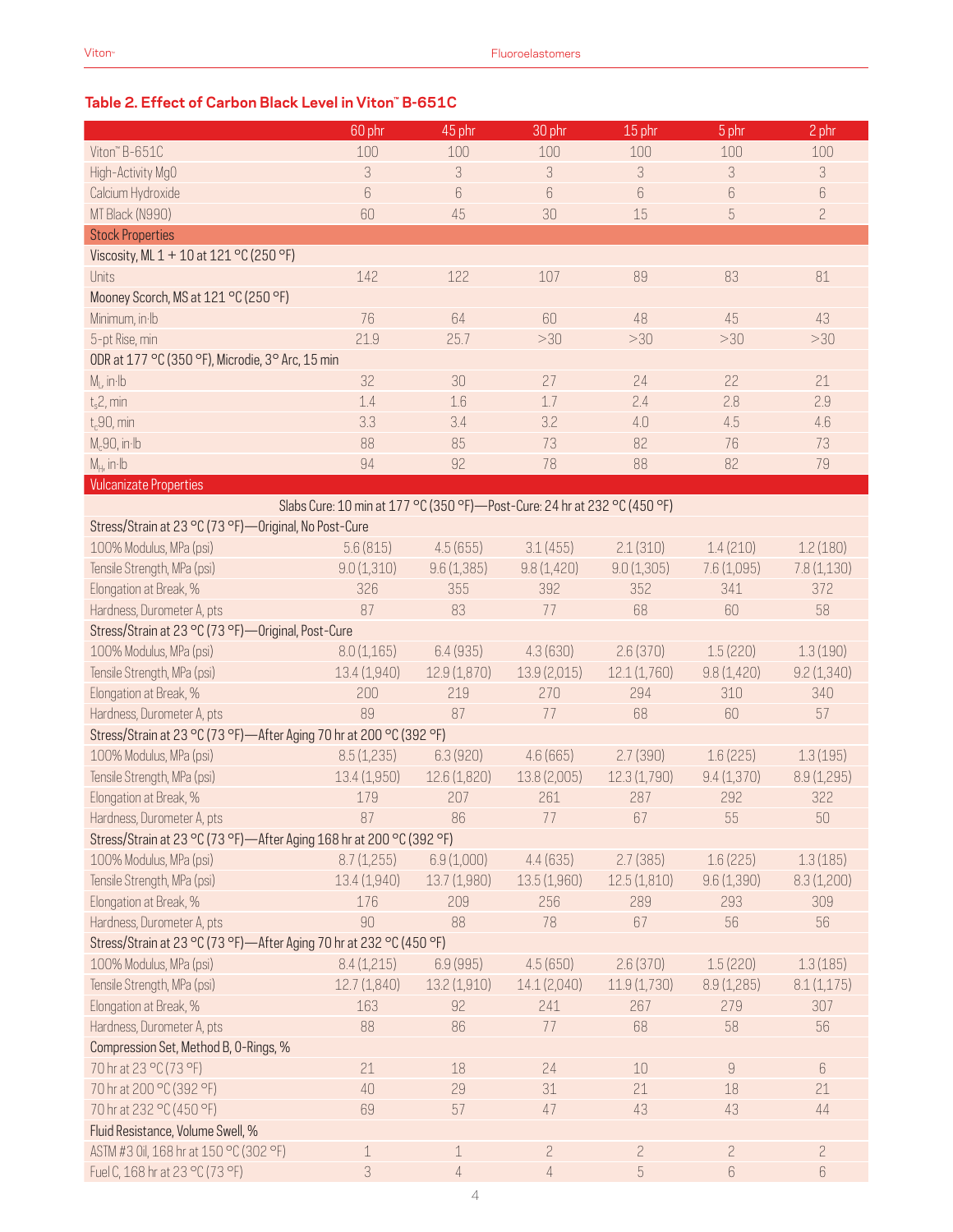# **Table 3. Effect of Mineral Fillers on Viton™ B-651C**

|                                                                      | <b>MT Black</b> | Albaglos <sup>®</sup> | Nyad <sup>®</sup> 400                                                       | Celite <sup>®</sup> 350  | <b>Blanc Fixe</b> | Ti-Pure" R-960 |
|----------------------------------------------------------------------|-----------------|-----------------------|-----------------------------------------------------------------------------|--------------------------|-------------------|----------------|
| Viton" B-651C                                                        | 100             | 100                   | 100                                                                         | 100                      | 100               | 100            |
| High-Activity MgO                                                    | 3               | 3                     | 3                                                                           | 3                        | 3                 | $\sqrt{3}$     |
| Calcium Hydroxide                                                    | $6\,$           | $6\,$                 | $6\,$                                                                       | $\boldsymbol{6}$         | $6\,$             | $\sqrt{3}$     |
| MT Black (N990)                                                      | 30              |                       |                                                                             |                          |                   |                |
| Albaglos®                                                            |                 | 30                    |                                                                             |                          |                   |                |
| Nyad <sup>®</sup> 400                                                |                 |                       | 30                                                                          | $\overline{\phantom{0}}$ |                   |                |
| Celite <sup>®</sup> 350                                              |                 |                       |                                                                             | 30                       |                   |                |
| <b>Blanc Fixe</b>                                                    |                 |                       |                                                                             |                          | 30                |                |
| Ti-Pure™R-960                                                        |                 |                       |                                                                             |                          |                   | 30             |
| <b>Stock Properties</b>                                              |                 |                       |                                                                             |                          |                   |                |
| Viscosity, ML 1 + 10 at 121 °C (250 °F)                              |                 |                       |                                                                             |                          |                   |                |
| Units                                                                | 107             | 114                   | 111                                                                         | 136                      | 104               | 105            |
| Mooney Scorch, MS at 121 °C (250 °F)                                 |                 |                       |                                                                             |                          |                   |                |
| Minimum, in Ib                                                       | 60              | 60                    | 58                                                                          | 73                       | 55                | 55             |
| 5-pt rise, min                                                       | >30             | >30                   | >30                                                                         | >30                      | >30               | >30            |
| ODR at 177 °C (350 °F), Microdie, 3° Arc, 15 min                     |                 |                       |                                                                             |                          |                   |                |
| $M_L$ , in $H$                                                       | 27              | 30                    | 29                                                                          | 33                       | 27                | 28             |
| $t_s$ 2, min                                                         | 1.7             | 2.0                   | 2.3                                                                         | 2.0                      | 2.4               | 2.4            |
| $t_c$ 90, min                                                        | 3.2             | 3.3                   | 3.5                                                                         | 3.2                      | 3.8               | $4.0\,$        |
| $M_c90$ , in Ib                                                      | 73              | 84                    | 84                                                                          | 82                       | 81                | 73             |
| $M_H$ , in Ib                                                        | 78              | $90\,$                | 90                                                                          | 88                       | 87                | 78             |
| <b>Vulcanizate Properties</b>                                        |                 |                       |                                                                             |                          |                   |                |
|                                                                      |                 |                       | Slabs Cure: 10 min at 177 °C (350 °F) - Post-Cure: 24 hr at 232 °C (450 °F) |                          |                   |                |
| Stress/Strain at 23 °C (73 °F) - Original, No Post-Cure              |                 |                       |                                                                             |                          |                   |                |
| 100% Modulus, MPa (psi)                                              | 3.1(455)        | 2.8(405)              | 3.9(560)                                                                    | 5.1(740)                 | 2.0(290)          | 2.0(295)       |
| Tensile Strength, MPa (psi)                                          | 9.8(1,420)      | 11.4(1,650)           | 8.6(1,240)                                                                  | 9.9(1, 435)              | 9.7(1,405)        | 10.0(1,450)    |
| Elongation at Break, %                                               | 392             | 357                   | 367                                                                         | 335                      | 395               | 429            |
| Hardness, Durometer A, points                                        | 77              | 71                    | 68                                                                          | 78                       | 64                | 67             |
| Stress/Strain at 23 °C (73 °F)-Original, Post-Cure                   |                 |                       |                                                                             |                          |                   |                |
| 100% Modulus, MPa (psi)                                              | 4.3(630)        | 3.4(500)              | 6.7(975)                                                                    | 10.7(1,550)              | 2.5(360)          | 2.5(360)       |
| Tensile Strength, MPa (psi)                                          | 13.9(2,015)     | 15.1(2,185)           | 11.1(1,615)                                                                 | 16.4 (2,380)             | 12.2(1,775)       | 13.5(1,960)    |
| Elongation at Break, %                                               | 270             | 277                   | 227                                                                         | 172                      | 335               | 303            |
| Hardness, Durometer A, points                                        | 77              | 69                    | 70                                                                          | 78                       | 65                | 67             |
| Stress/Strain at 23 °C (73 °F)—After Aging 70 hr at 200 °C (392 °F)  |                 |                       |                                                                             |                          |                   |                |
| 100% Modulus, MPa (psi)                                              | 4.6(665)        | 3.5(505)              | 6.8(985)                                                                    | 11.2(1,620)              | 2.6(370)          | 2.5(360)       |
| Tensile Strength, MPa (psi)                                          | 13.8 (2,005)    | 13.8 (1,995)          | 11.1(1,605)                                                                 | 16.3 (2,365)             | 11.9(1,730)       | 14.7(2,125)    |
| Elongation at Break, %                                               | 261             | 232                   | 213                                                                         | 153                      | 294               | 294            |
| Hardness, Durometer A, points                                        | 77              | 66                    | 68                                                                          | 79                       | 63                | 66             |
| Stress/Strain at 23 °C (73 °F)-After Aging 168 hr at 200 °C (392 °F) |                 |                       |                                                                             |                          |                   |                |
| 100% Modulus, MPa (psi)                                              | 4.4(635)        | 3.6(525)              | 7.0(1,010)                                                                  | 11.8(1,715)              | 2.4(350)          | 2.3(340)       |
| Tensile Strength, MPa (psi)                                          | 13.5(1,960)     | 14.9 (2,165)          | 11.2(1,620)                                                                 | 17.4 (2,520)             | 12.5(1,810)       | 14.3 (2,080)   |
| Elongation at Break, %                                               | 256             | 244                   | 212                                                                         | 157                      | 319               | 290            |
| Hardness, Durometer A, points                                        | 78              | 70                    | $71\,$                                                                      | 75                       | 61                | 65             |